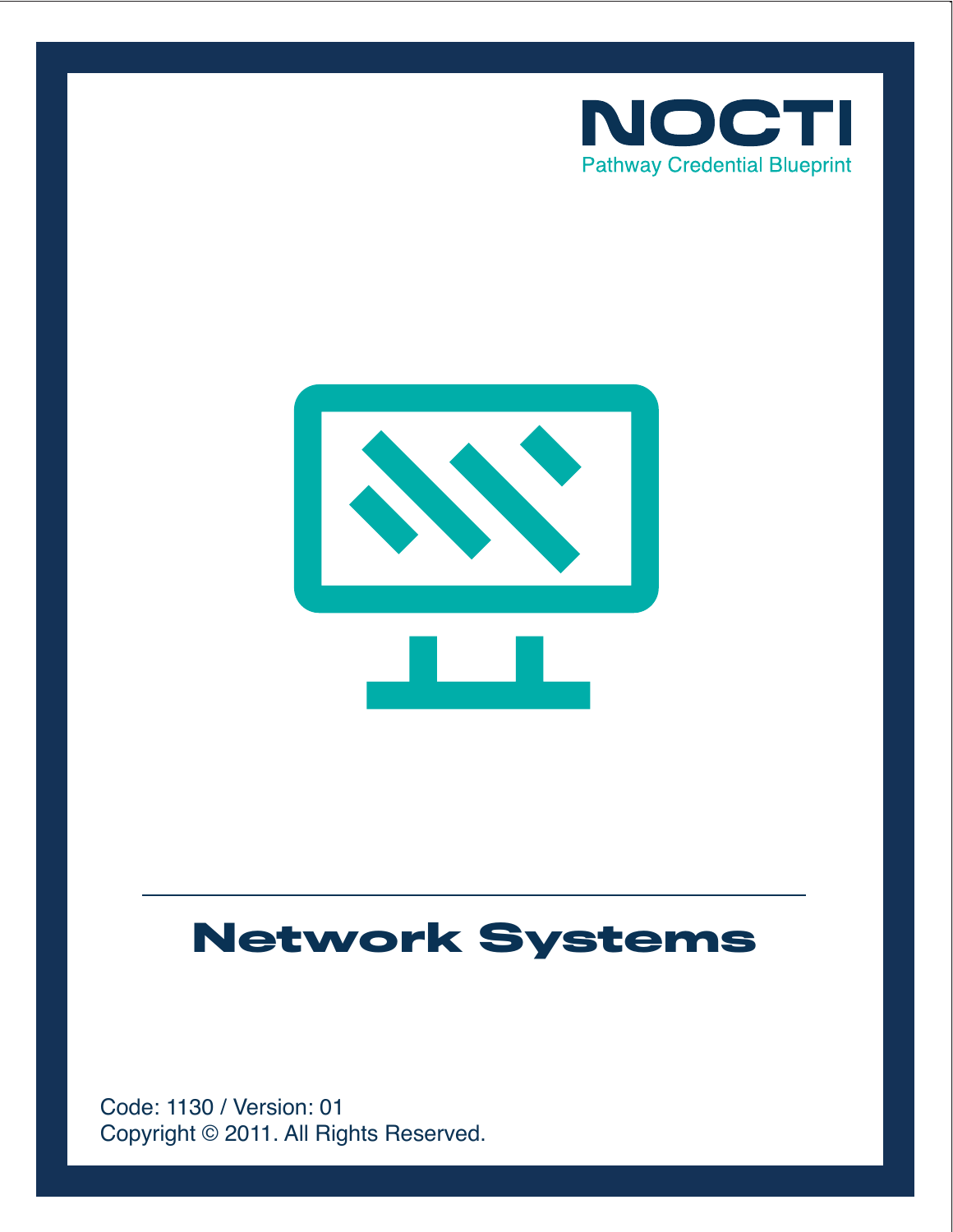# **General Assessment Information**

General Assessment Information Written Assessment Information **Blueprint Contents**

Sample Written Items Specific Competencies Covered in the Test

**Test Type:** The Network Systems Assessment industry-based credential is included in NOCTI's Pathway assessment battery. Pathway assessments assess knowledge and skills at a broader level than the Job Ready assessments and focus on the Pathways established as part of the national career cluster model. Pathway assessments are delivered entirely online which allows NOCTI to include engaging interactive items.

**Revision Team:** The assessment content is based on input from secondary, post-secondary, and business/industry representatives from the states of California, Connecticut, Georgia, Michigan, Missouri, New Jersey, Oklahoma, and Pennsylvania.



11.9999-Computer and Information Sciences and Support Services, Other



Career Cluster 11- Information Technology



The Association for Career and Technical Education (ACTE), the leading professional organization for career and technical educators, commends all students who participate in career and technical education programs and choose to validate their educational attainment through rigorous technical assessments. In taking this assessment you demonstrate to your school, your parents and guardians, your future employers and yourself that you understand the concepts and knowledge needed to succeed in the workplace. Good Luck!

NATIONAL COLLEGE CREDIT RECOMMENDATION SERVICE University of the State of New York - Regents Research Fund

In the lower division baccalaureate/associate degree category, 3 semester hours in Network Systems, Computer Science, or Computer Information Systems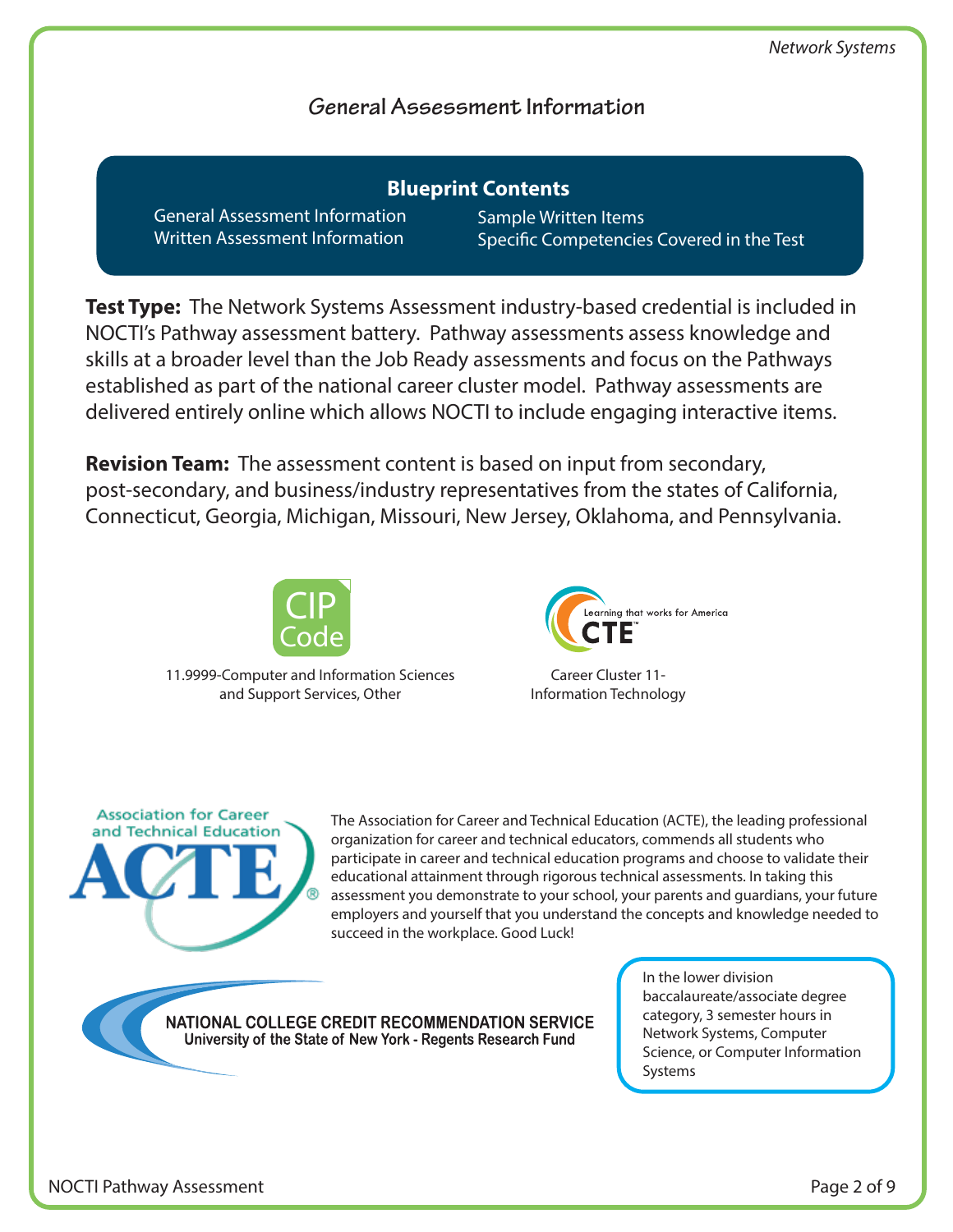# Written Assessment

NOCTI written assessments consist of questions to measure an individual's factual theoretical knowledge.

#### **Administration Time:** 2 hours **Number of Questions:** 113 **Number of Sessions:** This assessment may be administered in one, two, or three sessions.

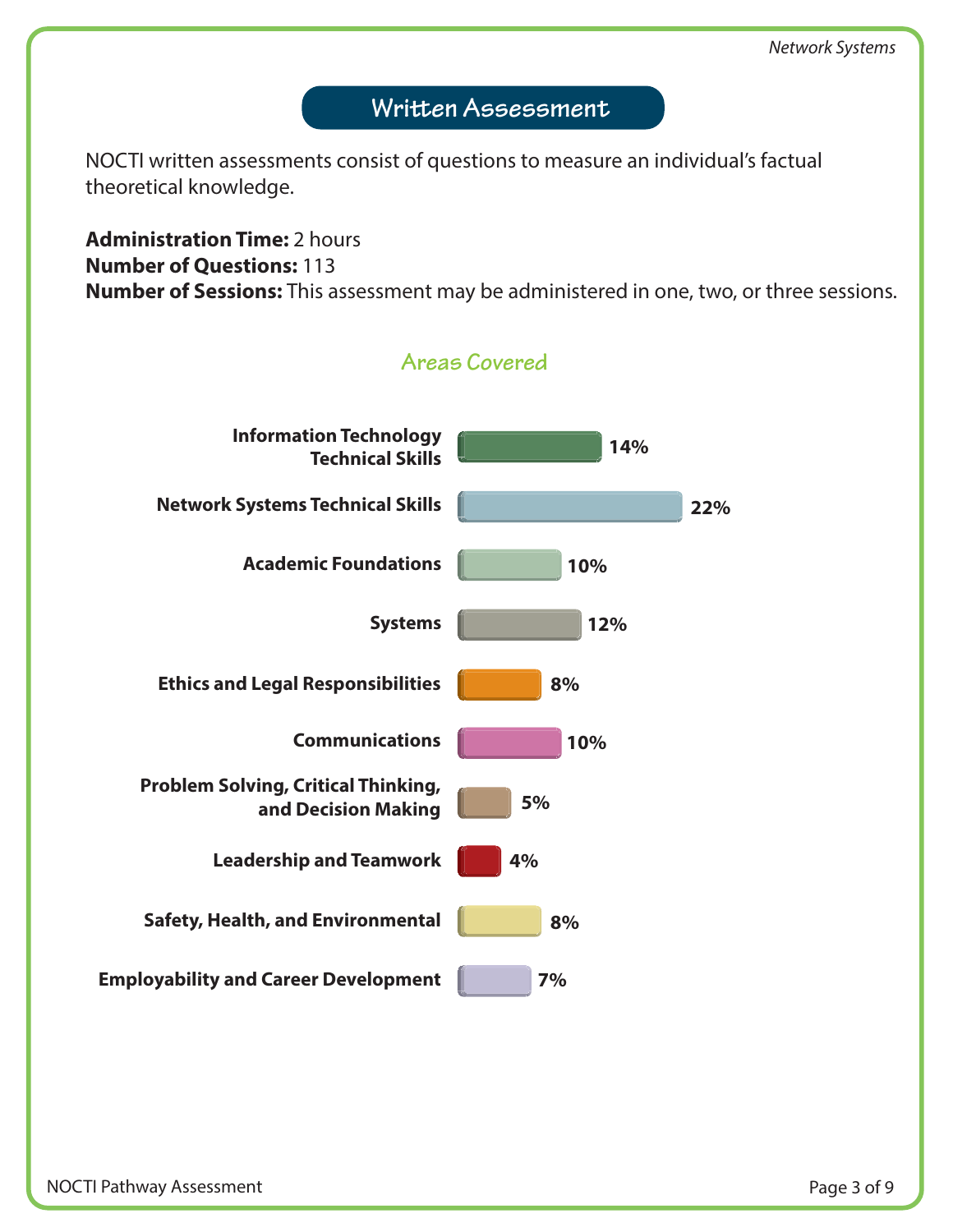**Specific Standards and Competencies Included in this Assessment** 

#### **Information Technology Technical Skills**

- Use word processing, presentation software, and email applications to prepare communications
- Use spreadsheet and database applications to manage and communicate data and information
- Identify and select appropriate hardware components associated with information systems
- Identify and select appropriate security practices and applications and network services associated with information systems

#### **Network Systems Technical Skills**

- Apply knowledge of network architecture and design
- Identify customer needs and network component requirements
- Perform network maintenance and user support services
- Identify network security issues

#### **Academic Foundations**

- Apply language arts skills in an IT environment
- Apply writing skills in an IT environment
- Apply mathematics skills in an IT environment
- Apply science skills in an IT environment

#### **Systems**

- Describe the relationship, roles, and responsibilities among IT professionals
- Analyze the impact on IT based on technological advances (e.g., wireless, SmartPhones, cloud computing)
- Identify standard terminology and basic concepts within IT

**(Continued on the following page)**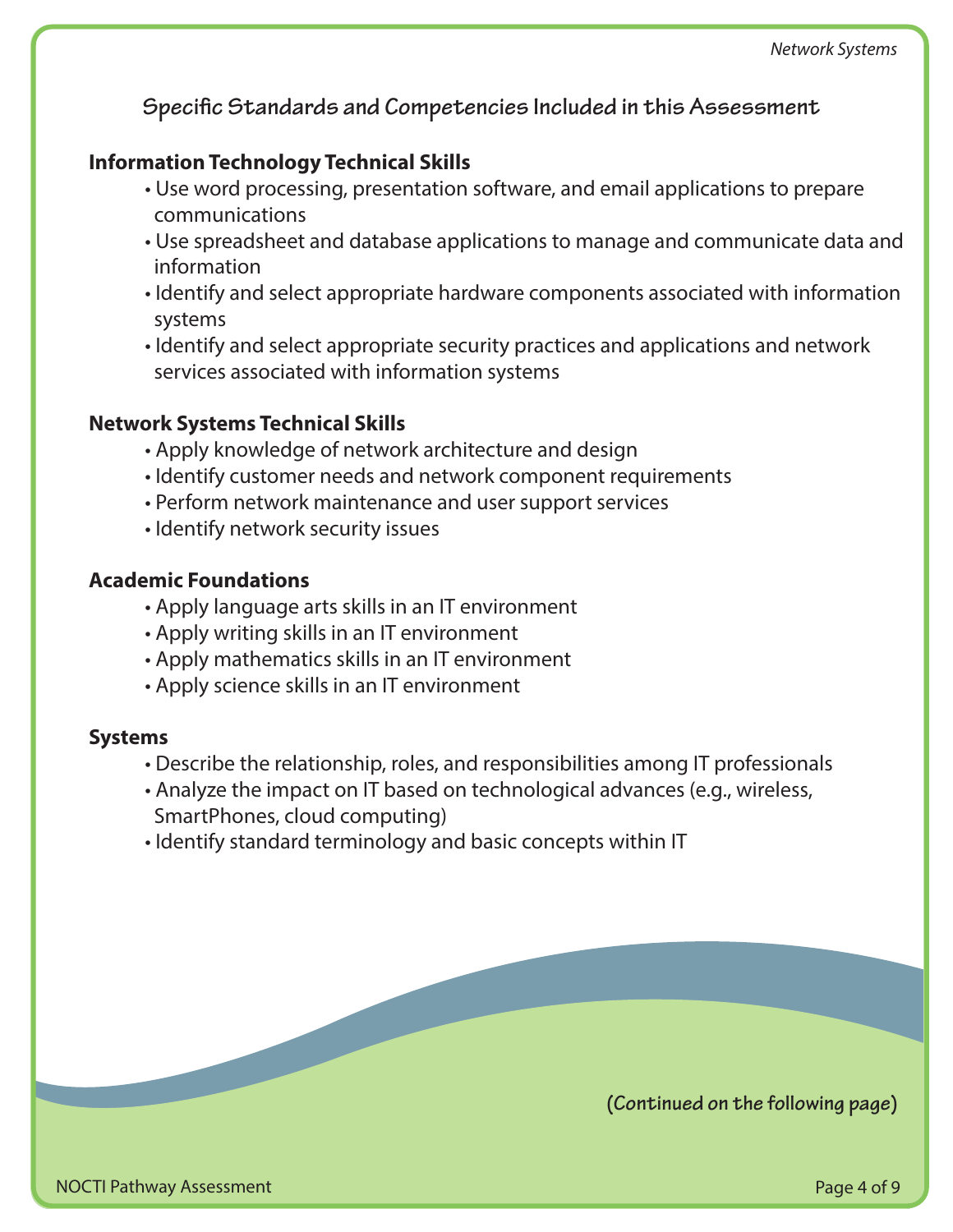# **Specific Standards and Competencies (continued)**

### **Ethics and Legal Responsibilities**

- Apply appropriate laws, regulations, and industry standards to IT situations
- Identify ethical issues and demonstrate ethical behavior in IT situations

#### **Communications**

- Locate, organize, and reference written information
- Utilize listening skills and interpret verbal/nonverbal (body language) behaviors to enhance communication
- Interpret and use tables, charts, and figures to support written and oral communication

# **Problem Solving, Critical Thinking, and Decision Making**

- Locate credible sources of information about problems and determine appropriate methods for investigating causes
- Determine root causes of problems to suggest and evaluate solutions



**(Continued on the following page)**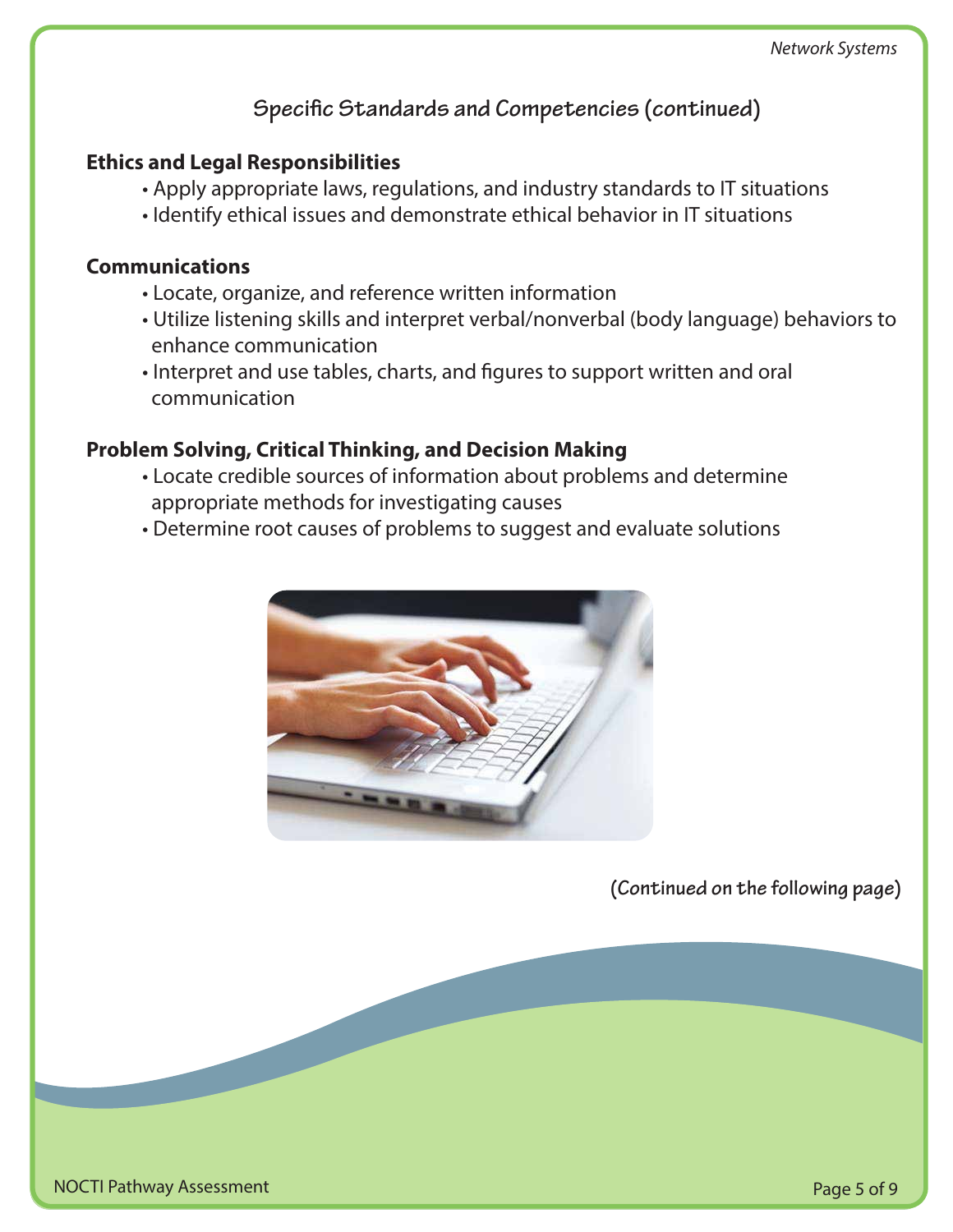**Specific Standards and Competencies (continued)** 

#### **Leadership and Teamwork**

- Apply leadership qualities to improve the quality of work and the work environment
- Work effectively in a team environment to improve the quality of work and the work environment

#### **Safety, Health, and Environmental**

- Identify and practice appropriate safety procedures for IT occupations
- Identify and practice appropriate environmental procedures for IT occupations

### **Employability and Career Development**

- Demonstrate appropriate workplace behaviors related to a career in IT
- Pursue career development skills to advance in IT careers
- Demonstrate knowledge of certifications appropriate for careers in IT

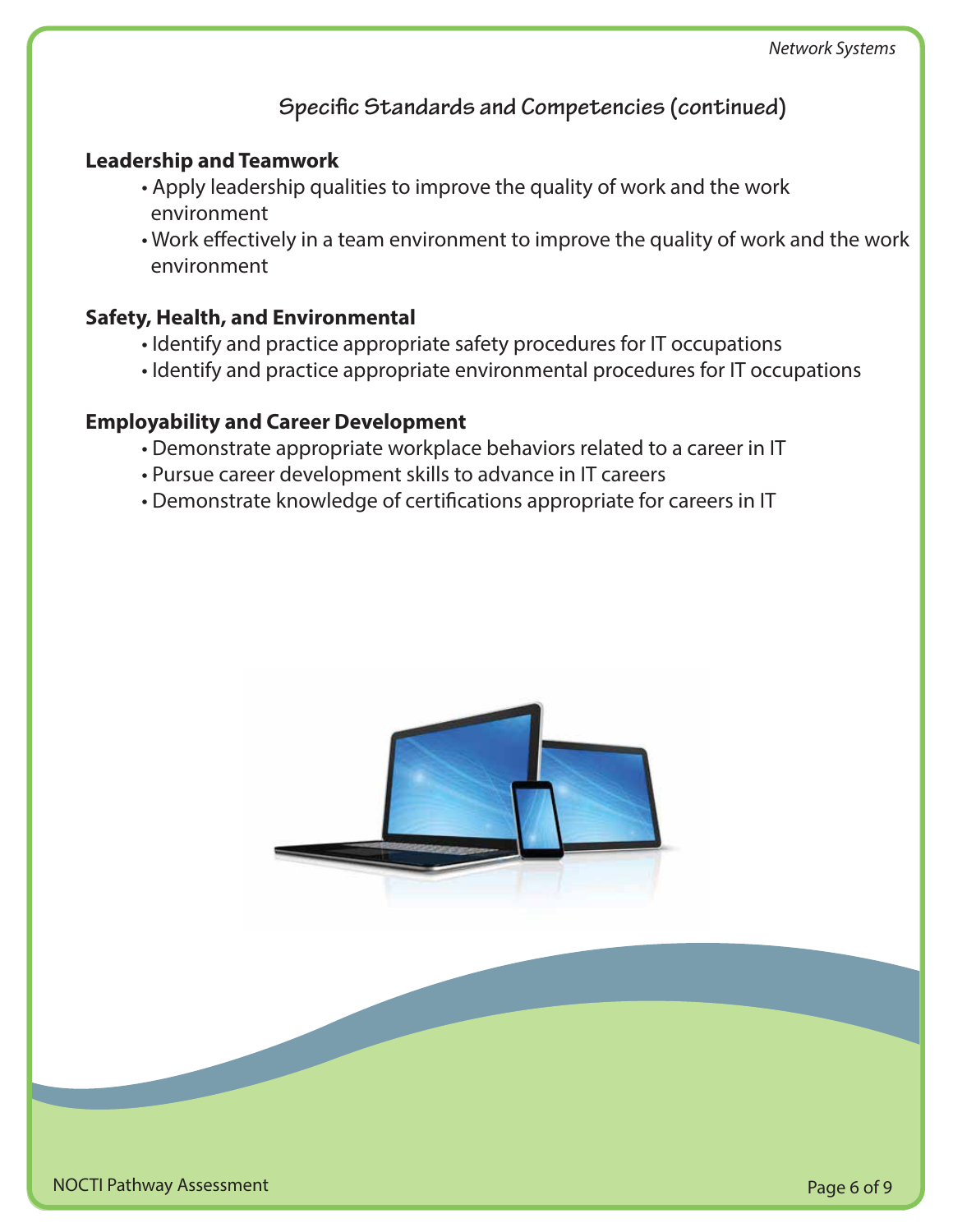### **Sample Questions**

### **Fiber optic cable allows \_\_\_\_\_ waves to propagate down its length from end to end.**

- A. light
- B. radio
- C. electrical
- D. sonic

#### **A wireless personal area network is based on which of the following technologies?**

- A. token ring
- B. 802.11b
- C. RFI
- D. Bluetooth®

# **The NIC is installed into**

- A. the system board
- B. a port in the modem
- C. the CPU
- D. a CD-ROM drive

# **When a group is brainstorming possible solutions for a problem, one of the**  first steps is to

- A. only write down correct ideas
- B. criticize all recommendations
- C. discuss and rank each item
- D. record all comments and suggestions

# **A properly attached wrist strap decreases the chance of**

- A. RFI
- B. ESP
- C. EMI
- D. ESD

**(Continued on the following page)**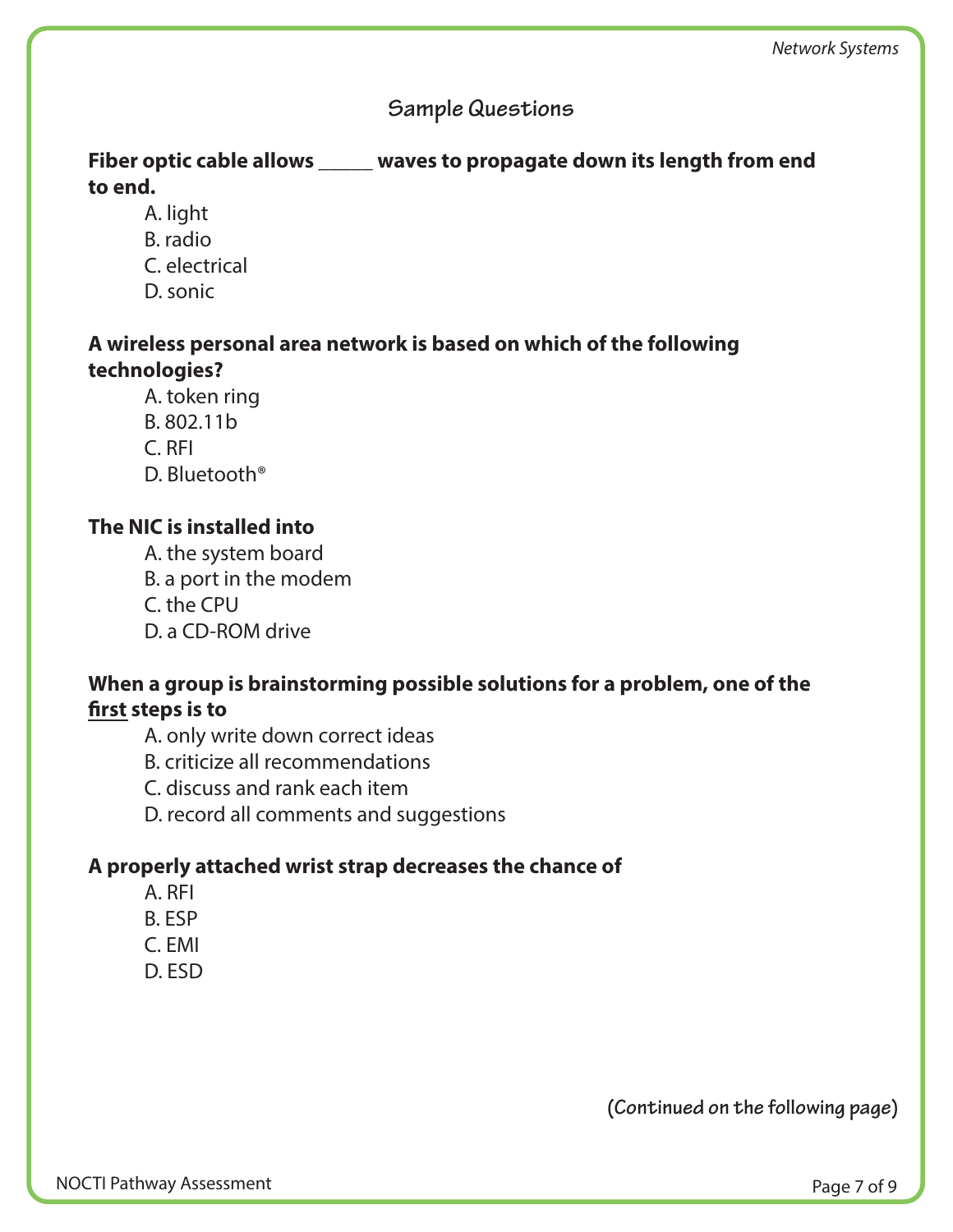# **Sample Questions (continued)**

#### **OSI stands for**

- A. open standard interface
- B. open standard interconnection
- C. open systems interconnection
- D. open serial interface

#### **An example of body language that conveys interest in what a speaker is saying is**

- A. repeatedly gazing over the speaker's shoulder
- B. crossing your arms
- C. stifling a yawn
- D. leaning forward slightly

#### **A 1-terabyte hard drive is how much larger than a 500-gigabyte hard drive?**

- A. 2 times larger
- B. 5 times larger
- C. 10 times larger
- D. 1,000 times larger

#### **To ensure that an old computer has been disposed of properly, the technician should**

- A. call the service department 10 days after the equipment was delivered
- B. ask when the equipment will be processed
- C. request a certificate of completion once the work is done
- D. request a call upon demolition

### **CompTIA is a non-profit organization involved with**

- A. computer operating systems in IT
- B. certifying organizations for IT
- C. comparison of IT products
- D. timing and independent assessment of IT